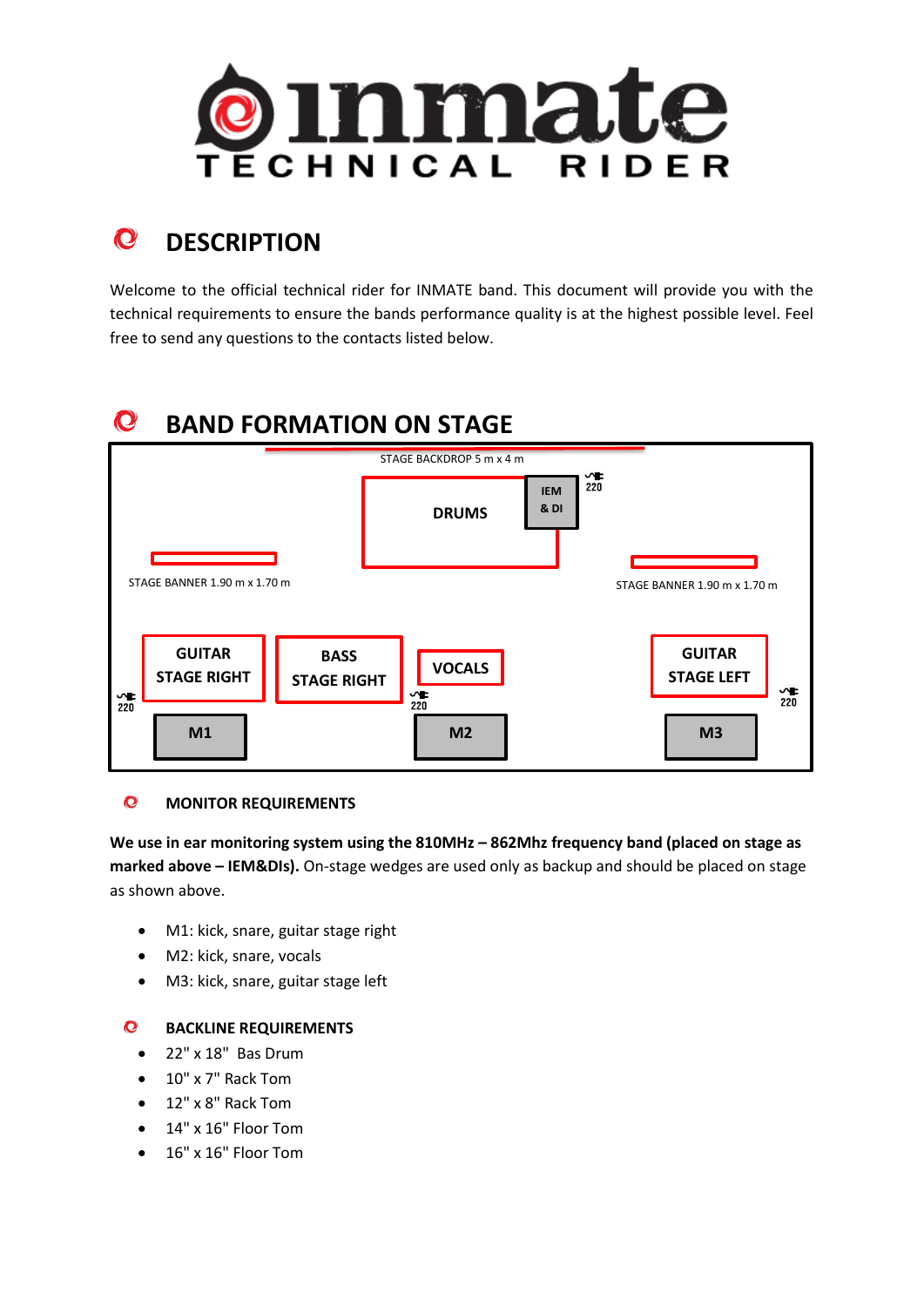

We bring our own cymbals, pedals, snare and hardware.



#### $\mathbf{C}$ **INPUT LIST**

| <b>INPUT</b> | <b>INSTRUMENT</b>        | <b>MICROPHONE</b> |
|--------------|--------------------------|-------------------|
| 1            | Kick                     | Beta 52           |
| 2            | Kick trigger*            | DI box            |
| 3            | Snare top                | SM 57             |
| 4            | Snare bottom             | <b>SM 57</b>      |
| 5            | Tom 1                    | Senn. E604        |
| 6            | Tom 2                    | Senn. E604        |
| 7            | Floor tom                | Senn. E604        |
| 8            | Hi-hat                   | SM 81             |
| 9            | Over L                   | SM 81/SM 94       |
| 10           | Over R                   | SM 81/SM 94       |
| 11           | Computer Left            | DI                |
| 12           | Computer Right           | DI                |
| 13           | Bass                     | DΙ                |
| 14           | Guitar Stage Left        | DΙ                |
| 15           | <b>Guitar StageRight</b> | DΙ                |
| 15           | Vocals                   | Senn. E935        |

\*Optional

We bring out own DIs and vocal microphones.

#### $\bullet$ **LIGHTING REQUIREMENTS**

Sufficient lighting for stage and venue size and capabilities. No strobe lights pointed towards the band.